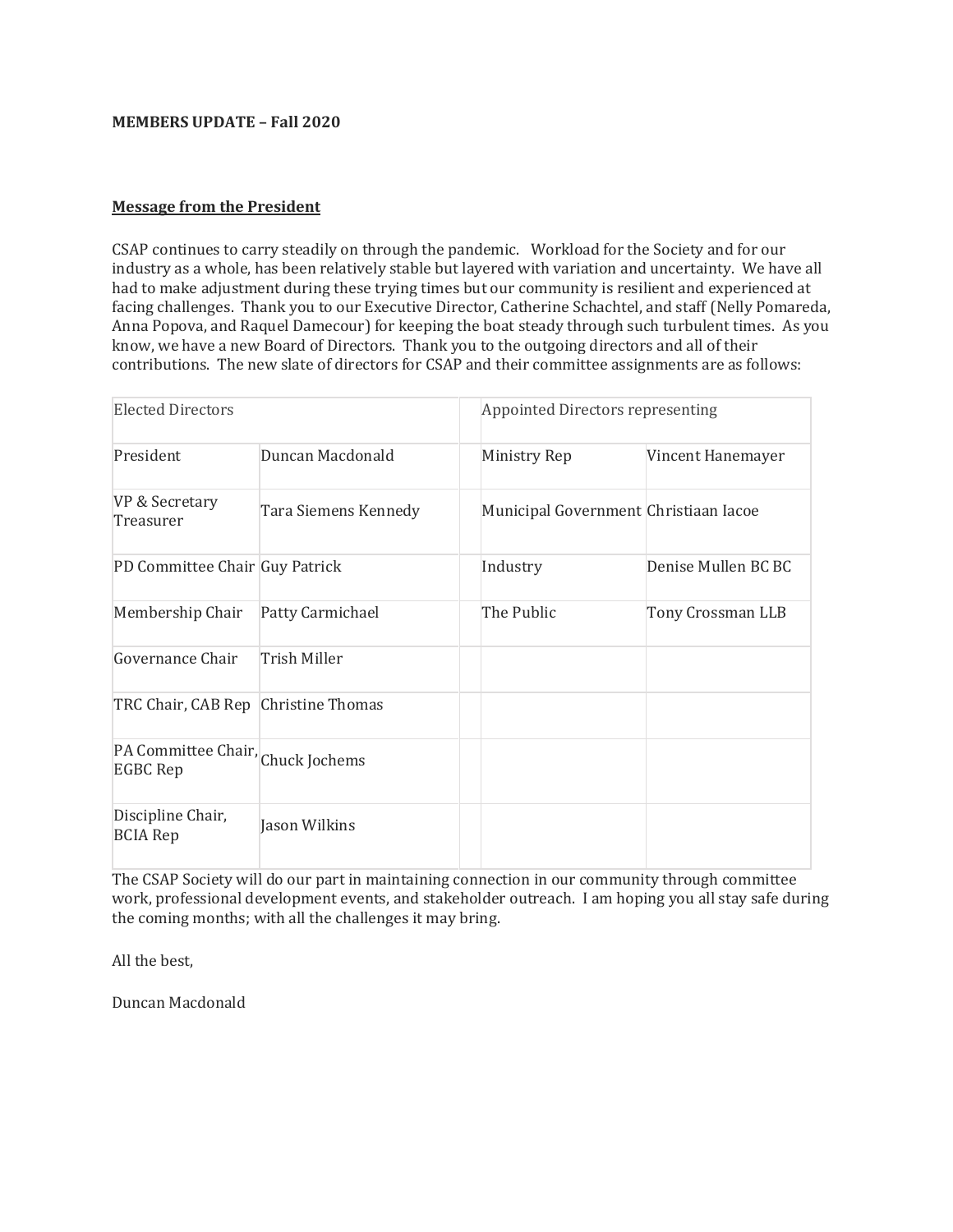## **Performance Assessment Committee & Detailed Screening Committee Updates**

The PAC provides the following comments based on lessons learned from performance assessments:

### **Arm's Length AP Reviews**

For performance assessments conducted on submissions requiring an arm's length review (*see the CSAP Rules at <https://csapsociety.bc.ca/wp-content/uploads/CSAP-Rules.pdf> for when an arm's length review is required*) the approved professional(s) is expected to remain arm's length during the performance assessment. To confirm the arm's length review status, the approved professional (s) should provide a cover letter indicating that they have reviewed the Additional Information Addendum prepared in response to PA Stage 1 PA Panel comments; and, agree with the information presented.

### **Boundaries of a Site**

A recent performance assessment considered application for a Certificate of Compliance for a large property in which CSR Schedule 2 activities had only occurred within a small portion. AECs and COCs were limited to the areas of Schedule 2 activities, hence investigation and remediation were focused on these areas. The panel noted that both presence and absence of contamination are expected for investigation to qualify for legal instruments. Therefore, to qualify for a Certificate of Compliance for the Schedule 2 use areas and the rest of the property, investigation of the entire legal parcel area would have been expected to satisfy the ministry that there is no likelihood of contamination elsewhere on the larger parcel of land. ENV provided the following comments which supported the panel's assessment: "*Where one is seeking a CoC for a large property such as this one where the Schedule 2 use occurred within a small footprint of the property it's best to seek an instrument for the metes and bounds of the Schedule 2 use to avoid having to investigate the remainder of the property to a level that would satisfy the director that there is no likelihood of contamination elsewhere. This is because the presence of contamination is not contingent on a Schedule 2 use but when a director issues a CoC it confirms an absence of contamination or satisfaction of risk-based standards for any residual contamination that may be present*." Note that a Protocol 6 director's approval to obtain a CoC for a part site is required. The relevant ENV documentation is Procedure 6. Establishing the Boundaries of a Site.

### **Fuel Spill Cleanup**

A recent performance assessment considered application for a Certificate of Compliance for a fuel spill on a property caused by a third party. Background metal issues in soil and water were identified but did not require consideration via pre-approval under Protocol 6 providing the documentation prepared to support application for a Certificate of Compliance (metes and bounds for the spill area) showed that these substances were unrelated to the spilled material.

Similarly, backfill of the remedial excavation with native soils containing metal concentration similar to the in situ concentrations measured in the base and side wall samples of the excavation was permitted without pre-approval as long as sufficient documentation was provided supporting that the elevated metals are natural/background.

Although the spill occurred entirely on one property (i.e., there was no off-site migration), appropriate Administrative Guidance 11 communication between the landowner and the responsible party needs to be included with the submission package.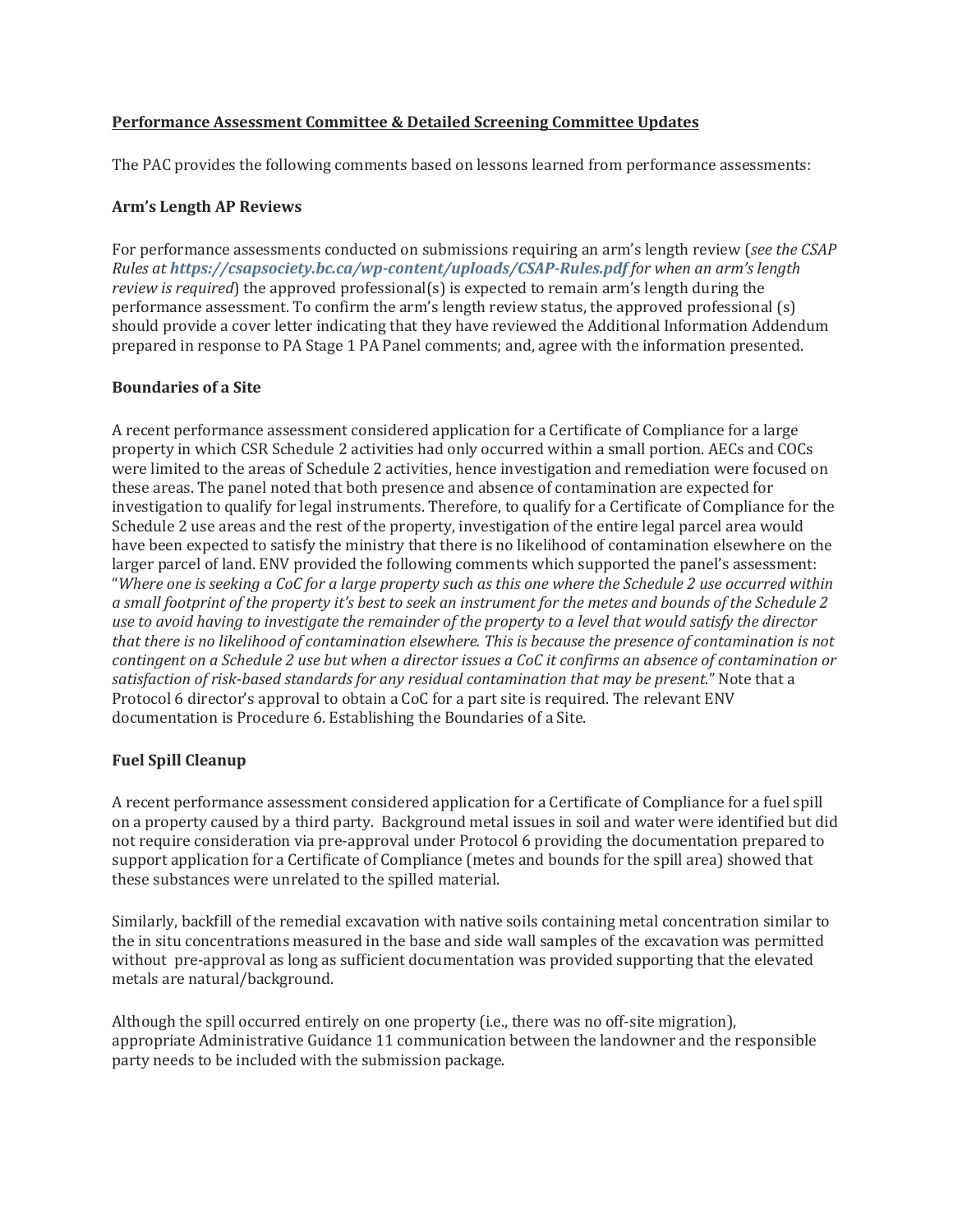# **Technical Review Updates:**

Currently the TRC has two active projects:

## **Arsenic in Soil Background Assessment**

As a result of the Stage 10 Amendments, practitioners identified that arsenic in soil was now becoming a challenge to manage at their sites. This issue was communicated to BC ENV and they asked CSAP to collect some more information on the issue. Over the summer the TRC polled our members to collect some more information on this issue (e.g., locations, cost implications, effect on schedules, etc.). Results of this survey were shared with ENV and the next step was to hold a workshop with ENV and a few CSAP members to discuss the information and identify next steps. The workshop was scheduled for this fall; however, it has been postponed until after the election when ENV can participate.

## **CSAP Guidance for Assessment of Soil Vapour and Ambient Air Phase 3**

The first phase of this project was conducted in 2018 and involved the identification of 22 topics that CSAP practitioners and ENV identified as benefiting from some further guidance. Of the 22 topics, nine were selected to move forward for guidance development. During the second phase of this project, four of the topics were selected for guidance development, which culminated in the document titled, CSAP Guidance on the Assessment of the Soil Vapour to Air Pathway. This document was finalized in August 2020 and is currently published on CSAP's web site (see link below). The third phase of the project will involve addressing the remaining five topics that were identified earlier. An RFP will be released shortly for those interested in being involved in developing the guidance.

TRC documents completed over the past year include:

- PFAS Guidance Document (January 2020)
- CSAP Petroleum Hydrocarbon review (August 2020)
- CSAP Guidance on the Assessment of the Soil Vapour to Air Pathway (August 2020)

Copies of these and previous TRC project deliverables are posted online for easy access and can be found at this **[link](https://csapsociety.bc.ca/members/professional-development/technical-studies/)**.

If you have any suggestions for a topic that the TRC could tackle, please contact **[Christine Thomas](mailto:christine_thomas@golder.com)**, Chair of the TRC.

### **Membership Updates:**

For 2020/2021, the Membership Committee will be looking at:

- Revising the framework for tracking and recording Professional Development hours
- Aligning bylaws and rules with the updated **[Membership Guidelines](https://csapsociety.bc.ca/join/guidelines/)**
- Identifying scenarios in which a member may be considered "inactive" due a leave of absence etc. vs not being in good standing
- Establishing grace periods before notifying ENV regarding members not in good standing and removal from the roster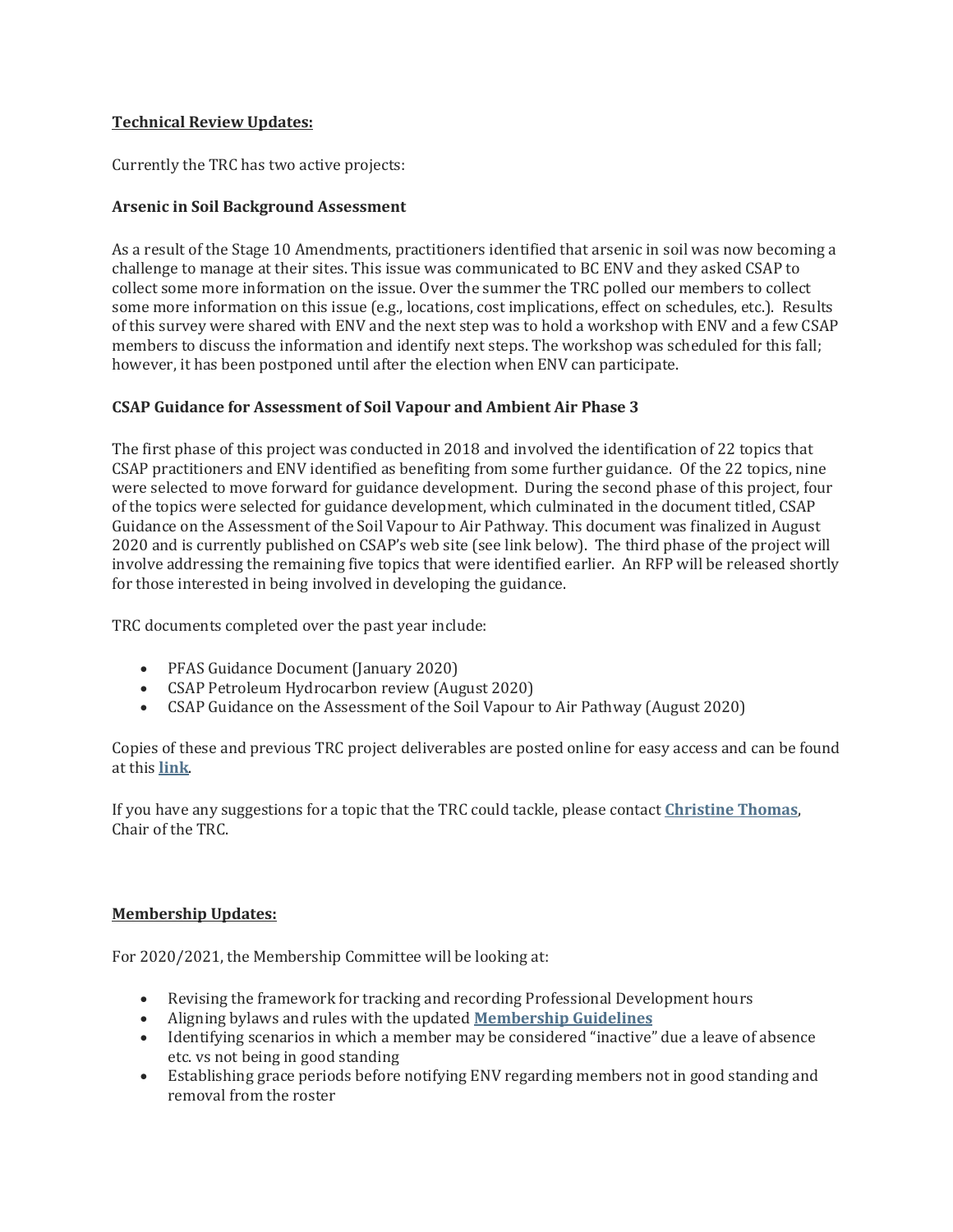At the October AGM it was announced that Bob Beck retired from CSAP in May 2020. An additional three members have retired from CSAP this year:

- Philip Lowery May 2020
- John Lambert June 2020
- Michael Guther August 2020

Thank you for your participation in CSAP and we wish you all the best.

On a different note, we would like to welcome Gavin Leung as a new member as of August 2020.

The Exam Development Workshops were successful and held safely in person. The Numerical and Regulatory Exams will also be held in person with the same COVID safety measures in place on November  $3<sup>rd</sup>$  and  $4<sup>th</sup>$ , respectively. Currently there are five examinees slated to write the Numerical Exam and four to write the Regulatory Exam. Good luck to all the examinees!

### **Professional Development Updates:**

The Professional Development Committee of CSAP is pleased to announce that this year's annual Fall Professional Development Workshop will be held virtually over two mornings on November 12th and  $13<sup>th</sup>$ , 2020. The agenda promises to be engaging and informative. On November  $12<sup>th</sup>$ , in addition to updates from CSAP (e.g., lessons learned from the Performance Assessment Committee and from Detailed Screeners) we'll hear updates from the ministry and the latest from the BC Environmental Laboratory Technical Advisory Committee. On November 13th, our workshop theme centres around municipal perspectives on contaminated sites. We'll explore some of the requirements and permitting processes of some of the larger municipalities, and gain a better understanding of municipal perspectives and issues around contaminated sites. Finally, we'll open things up to get valued feedback on resolving issues that sometimes arise among APs, municipalities and other stakeholders around contaminated sites. Please **[register here](https://zoom.us/webinar/register/WN_5LBJOae8Qaq6A_LkTiswPw)**.

#### **Webinars**

We haven't forgotten about useful and practical webinars for our members. We are working on these within the next few weeks/months:

• P2 – Site Specific Standards

If you'd like to view past webinars, simply go to our website and view their recordings **[here](https://csapsociety.bc.ca/members/pd-webinars/)**. If you have an idea for a webinar, please email **[csapcommunications@csapsociety.bc.ca](mailto:csapcommunications@csapsociety.bc.ca)**.

#### **Industry Events**

**List of Potential Professional Development Opportunities**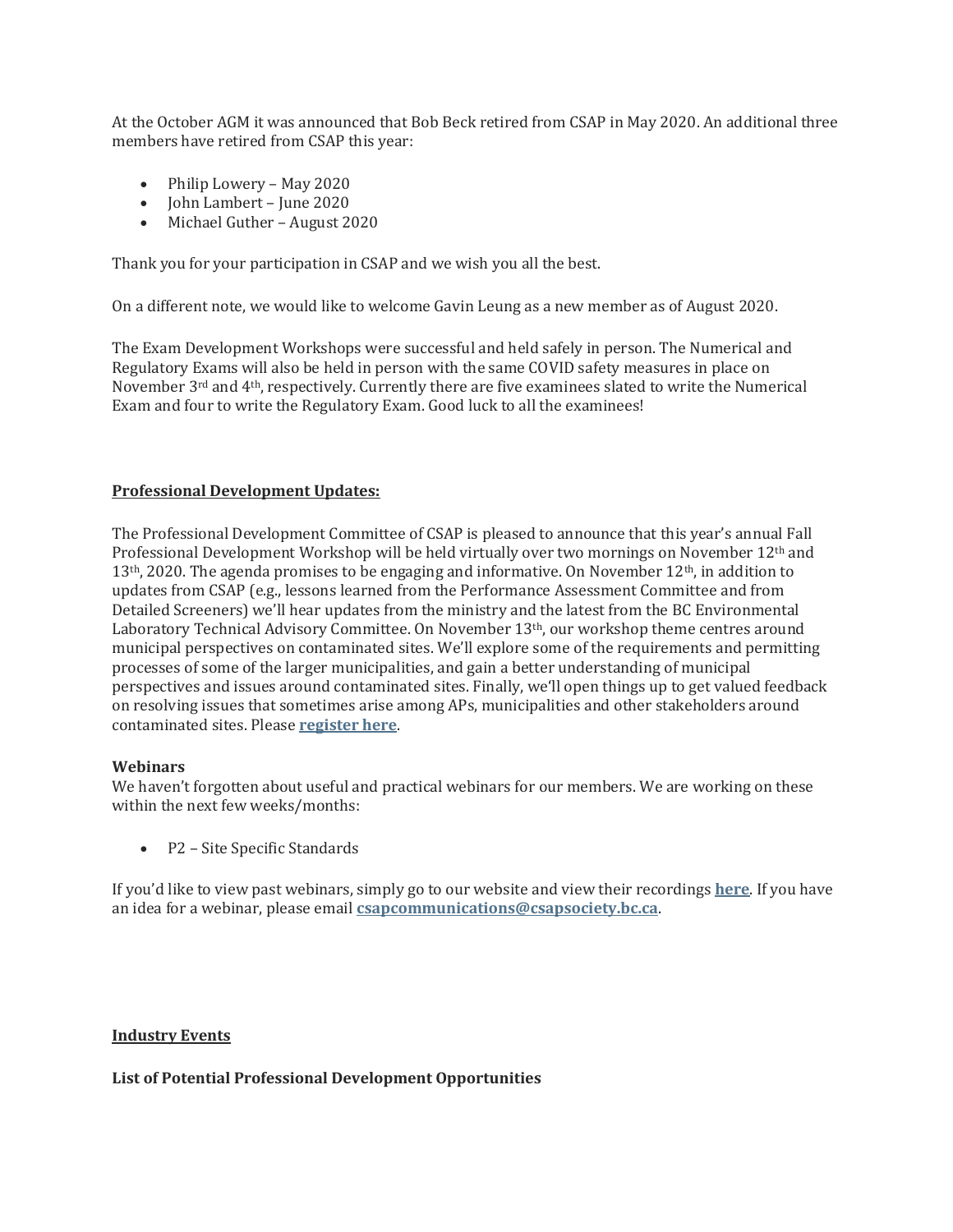# **[Fall PD Workshop](https://csapsociety.bc.ca/events-2/) – CSAP**

- November 12-13, 2020
- 3hr/day, free for members
- CSAP updates and lessons learned, ENV updates, and municipal perspectives on contaminated sites.

## **[Technical Writing For Professionals](https://www.nrtraininggroup.com/nrtg-products/technical-writing-online-november-23-24-2020) – Natural Resources Training Group**

- November 23-24, 2020
- 7hr/day, \$500
- To improve the quality of technical writing by engineers, scientists and technicians. Technical Writing for Professionals equips students with hands-on tools to create technical writing which is more engaging, compelling, and persuasive.

### **[Bettering Environmental Stewardship & Technology Conference](https://bceia.com/best/) – BCEIA**

- October 28-29, 2020
- 3hr/day, \$0 \$50 (member dependent)
- Two-day virtual workshop with a variety of speakers and presentations focusing on environmental stewardship.

### **[Conducting Business During a Pandemic](https://www.egbc.ca/Practice-Resources/Professional-Development/Online-Learning/Products/Videos/Business-Management/Conducting-Business-During-a-Pandemic-Project-Dela) – EGBC**

- Available anytime at no cost to EGBC members.
- A one-hour online video examining key project areas affected by the pandemic.

### **[Stress Management](https://www.egbc.ca/Events/Events/2020/20NOVSMZ) – EGBC**

- November 10, 2020
- 5hr, \$450
- One-day course focusing on the root causes of stress in the workplace and pragmatic techniques to aid in stress management.

### **[Contaminated Soil and Groundwater Assessment and Remediation](https://www.epictraining.ca/online-courses/environmental-engineering/contaminated-soil-and-groundwater-assessment-and-remediation/14720/) – EPIC Training**

- November 18-20, 2020
- 7hrs/day, \$1,995
- Three-day online course focusing on a general overview of the environmental assessment, risk assessment and remediation of contaminated sites.

### **[New Approaches in Remediation of Contaminated Sediments](https://nwetc.org/course-catalog/rem-550-nov-17-18-2020) – Northwest Environmental [Training Center](https://nwetc.org/course-catalog/rem-550-nov-17-18-2020)**

- November 17-18, 2020
- 8hrs/day, \$695 USD
- Two-day course reviewing conventional and emerging technologies for remediating contaminated sediments.

**[Contaminant Vapor Migration and Intrusion](https://nwetc.org/course-catalog/chem-403a-dec-7-102020) – Northwest Environmental Training Center**